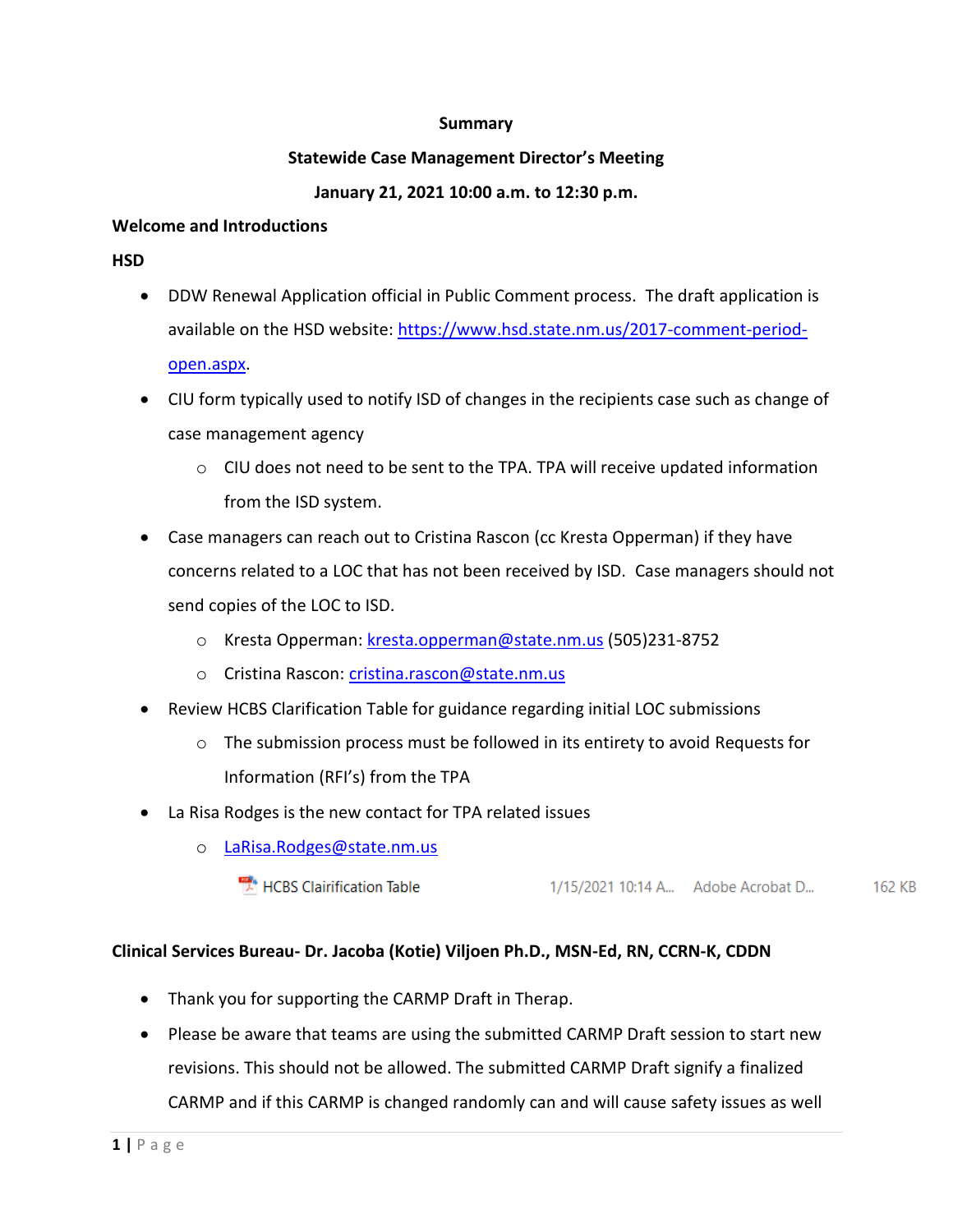as logistic issues. Please guide teams to start a new session with the previously submitted/finalized CARMP from the previous session for any future revisions.

- If revisions are needed after the annual was finalized the entire team must be notified in-case, there are more changes needed from other team members.
- If other team members indicate there are no changes needed from them, they do not have to participate in this session; however, if the team participate each time for any revision it will be a great way to show evidence/documentation that they did the review if questioned later.
- After each revision the CM will review with the person and guardian before dating and submitting the session to finalize the CARMP. The entire team must be notified of the new CARMP.
- Please contact me for any assistance @ [Jacoba.viljoen@state.nm.us](mailto:Jacoba.viljoen@state.nm.us) or 954 726 7420

### **Thea Kavanaugh Statewide Socialization and Sexuality Education (SSE) Project Contractor:**

- Virtual Friends and Relationships Course (FRC)
- The SSE service **should not** be considered a reactive service, only discussed when sexually related questions, problems, or behaviors are present. Instead, the SSE service **should be** considered an integrated and proactive education approach to increase awareness, understanding, and knowledge of healthy relationships, human sexuality, and sexual health education.
- People with IDD have sexual rights that must be respected, valued, and nurtured.
- Friends and Relationships Course (FRC) design uses a person-centered approach and teachers use a variety of teaching methods to help the students learn, understand, and reinforce the curriculum content.
- All statewide FRC classes are currently offered in a virtual environment with anticipation of future hybrid and in-person classes.
- There are no prerequisite skills or baseline knowledge levels to take FRC classes. There are many ways to benefit from the classes regardless of skill level.